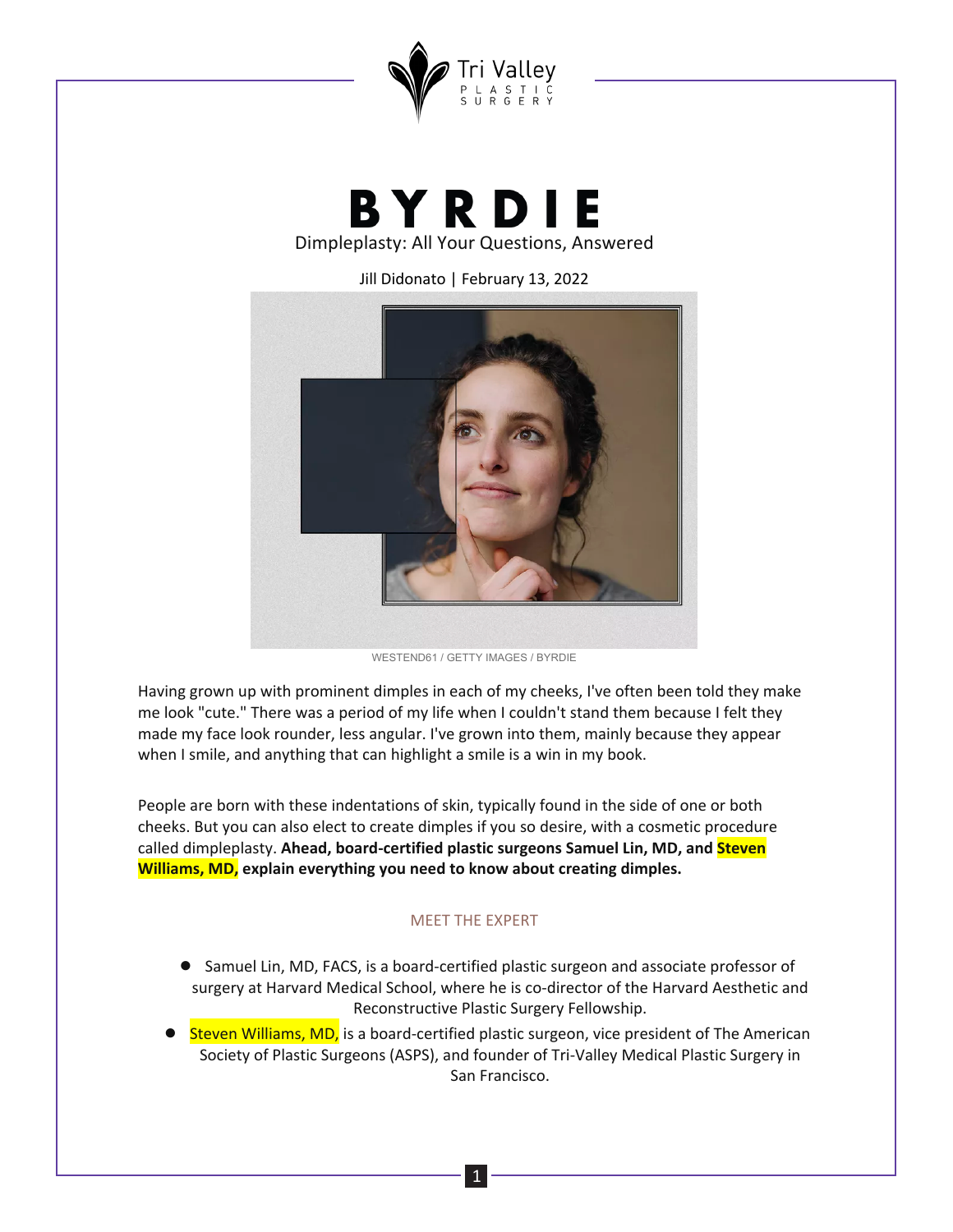

## **Why Patients Seek Out the Procedure**

According to Lin, "natural dimples are a result of a small opening in the muscle in the cheek, called the buccinator muscle." It is this muscle that a plastic surgeon addresses in order to create dimples in a patient who desires them. "In order to access this muscle, the surgeon makes a small incision on the inside of the mouth, which is closed with dissolvable stitches at the end of the procedure," he explains. Williams adds this incision "inside of the mouth is used to pull down the dermis from the inside to create the effect of a dimple. It is a simple outpatient procedure that people recover from quickly."

People typically seek out the procedure for a few different reasons. "Dimples may make the face appear slimmer or more angular," explains Lin. He adds that they "are often regarded as an attractive feature" that adds contours. Some patients are born with a dimple on only one side of their face, he notes; they may elect to add symmetry to their face by surgically creating another dimple.

# **Ideal Dimpleplasty Candidates**

Both surgeons agree that similar to any type of elective cosmetic surgery, good health is a prerequisite to the procedure. "They should also have realistic expectations about what a dimpleplasty can achieve," says Williams. In order to facilitate a clear understanding of the desired results, an extensive consultation with a plastic surgeon is suggested. According to our experts, you should ask to see photographs of before and after results, with the understanding that each individual case is different and outcomes can vary due to anatomy.

Finally, Lin notes that people who smoke cigarettes "are not good candidates for this procedure as they may have trouble healing appropriately. Additionally, it is important to reach a state of good dental health before having dimple surgery."

## **What to Expect During a Dimpleplasty**

Before the surgery, you may need to make some lifestyle changes. "Depending on the type of anesthesia you will have, you may need to fast for a period of time before surgery," explains Lin, referencing patients who elect to undergo general anesthesia. "Additionally, patients should identify a support person who can help them get home from surgery if needed. Finally, those who smoke cigarettes will need to quit several weeks prior to surgery."

When it comes to this procedure, the perfect location is key. Pre-op, you should confirm with your surgeon the exact location of the desired dimple. "The day of surgery the patient would be evaluated and the surgical sites would be confirmed," notes Williams. "Typically a discussion of the exact location of the new dimple to be created would be discussed with the surgeon and marked."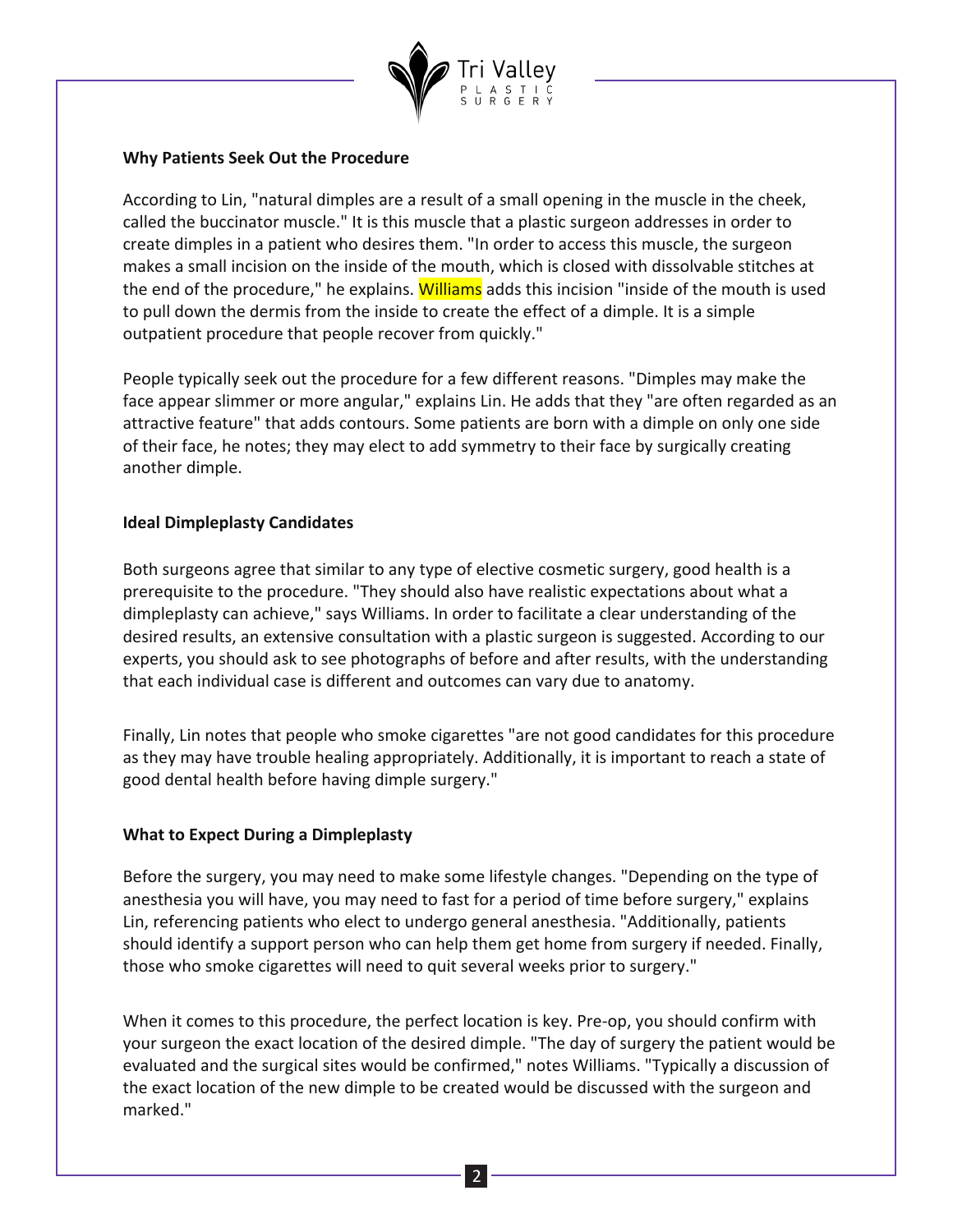

The surgery can be performed under a local anesthetic. If that's the case, according to Williams, it is "typically used intro-orally and externally." However, patients can also elect to be sedated. This decision should be made in advance of the treatment. "Before the surgery, patients will work with their surgeon to decide the type of anesthesia that would be best for them generally local numbing with or without additional sedation," explains Lin.

The surgeon then begins the procedure, which, according to our experts, can take anywhere from 30 minutes to an hour. "In order to access the buccinator muscle, the surgeon makes a small incision on the inside of the mouth," explains Lin. "The incision is closed with dissolvable stitches at the end of the procedure."

#### **Risks Associated With Dimpleplasty**

Williams points out that there are risks associated with this procedure. "The biggest risk from a dimpleplasty is injury to the facial nerve which can cause changes in facial expression," he says. "The most common complication of dimpleplasty is a result that fades over time. Sometimes the scar tissue that forms the dimple can be inadequate and the dimple can fade over time." In other words: In rare cases, the surgery may not be permanent.

Lin notes that other risks include bleeding during or after surgery and the potential risk of infection. Prior to surgery, he recommends you have an "in-depth discussion with your surgeon about potential risks associated with the procedure."

## **Aftercare**

Because the incisions are made inside the mouth, proper oral hygiene is critical. To this end, patients must use "antiseptic mouthwash several times a day while the incisions heal in order to keep them clean," advises Lin. "Immediately following the procedure, patients can expect the inside of their cheeks to remain numb until the local anesthetic wears off," he says, noting that patients should wait until they regain sensation before eating or drinking. "It is recommended to avoid very hot or very cold foods and drinks or anything sharp or spicy at first since these things may irritate the incisions, but there are no strict restrictions on eating or drinking."

Williams says that in the days following surgery, some patients might have to refrain from strenuous activity and modify their diet. "The idea is to minimize possible disruption of the sutures that have created the dimple."

Expect to wait for up to two weeks for the stitches to dissolve and for the incisions to fully heal, according to Lin. He adds that antibiotics may be prescribed to ward off possible infections.